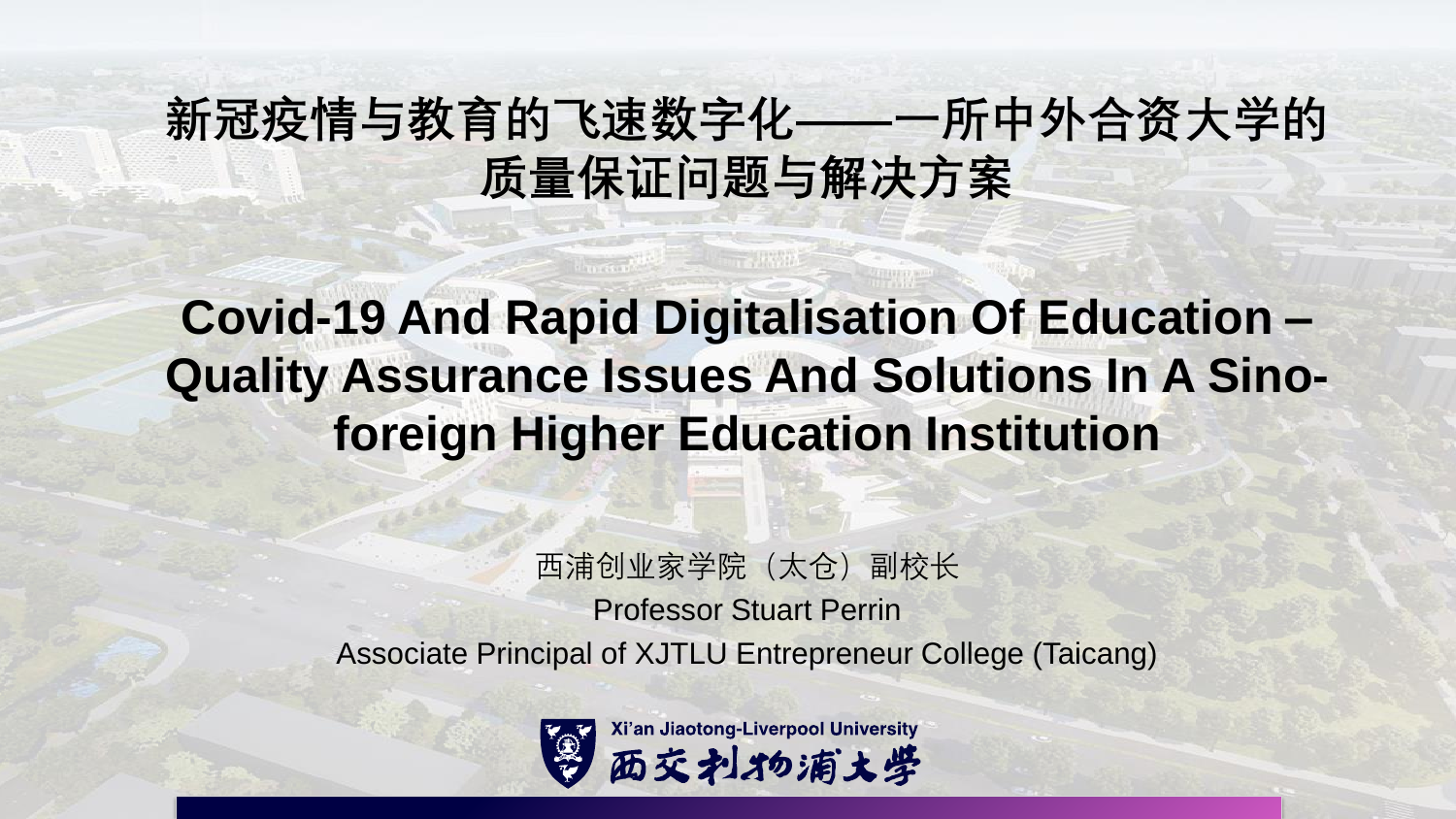# **疫情造成的影响 Impact Of The Pandemic**

2020年初,疫情的爆发对高等教育的方方面面造成了空前的影响,包括从面对面教学到在线教学的转变 The outbreak of C-19 pandemic since early 2020 has dramatically impacted higher education development in various aspects, including the shift from face-to-face teaching to online teaching and learning … (Tesar, 2020).

疫情对高等教育教学、科研和高校治理带来了许多挑战,也为未来教育的实用性提供了一次重新思考与重新设 计高等教育的机会

C-19 has brought many challenges to HE in teaching & learning, research, and institutional governance. It also brings the opportunity to re-think and re-design higher education to retain its relevance in the future.

疫情不是问题,问题在于我们还没有为工业4.0做好准备。疫情让高等教育机构快速、敏捷调整并积极应对 C-19 is not the problem, not being future ready for industry 4.0 is. C-19 has made HEI's adjust much quicker than they expected.

疫情反而积极推动了未来教育发展 This could be a life saver????

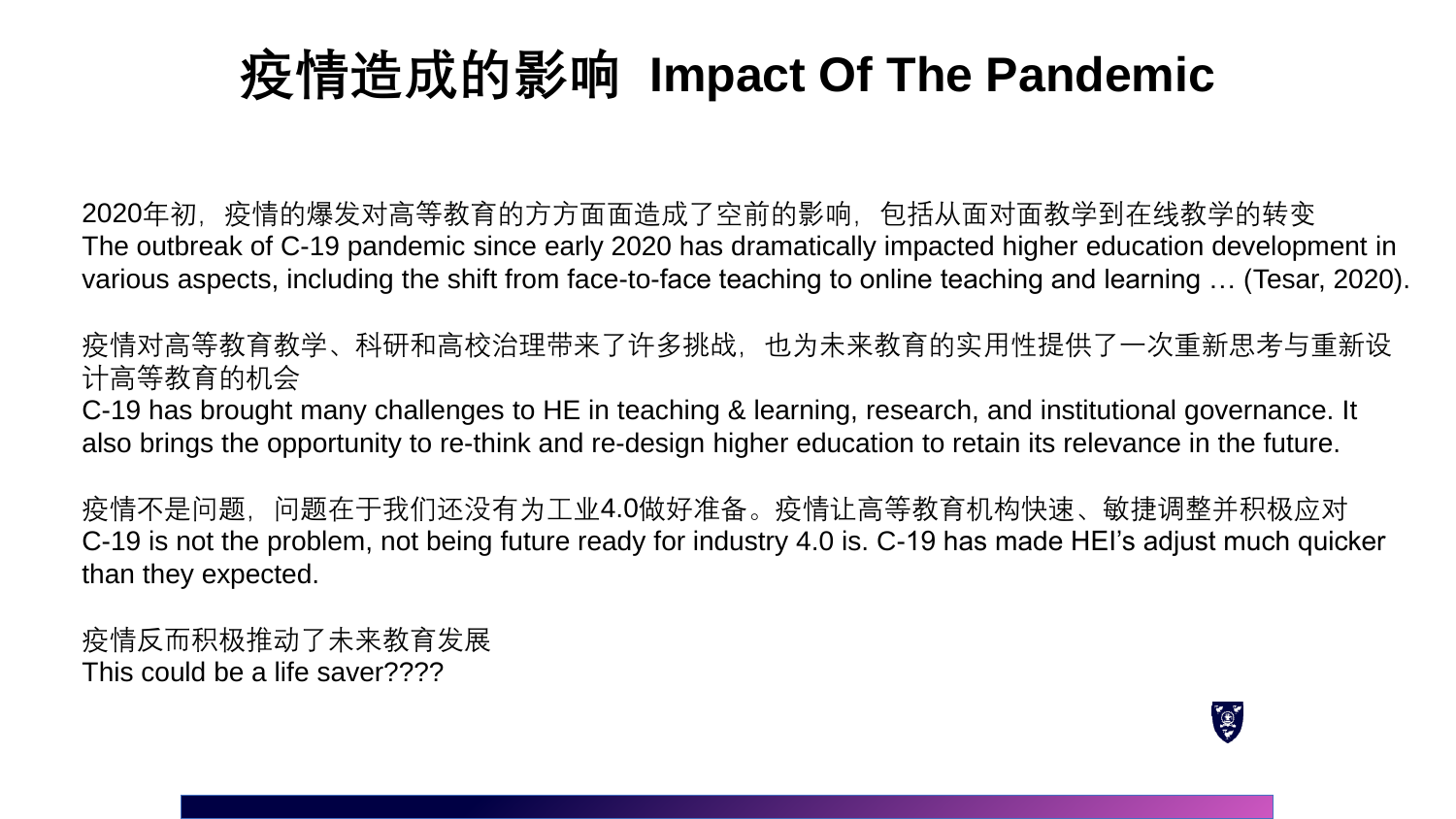

不能忽视数 字科技的可 能性

Can't **Ignore Potential** Of **Digital Technology**  实体教育不是必须 Physical presence not necessary 在线教育 Online education 线上线下混合教育HyFlex 给学生更多的选择 Opens more doors for students 提供其他教学资源 Reaching other sources and resources for teaching

但是,也存在限制 BUT: Limitations

Log in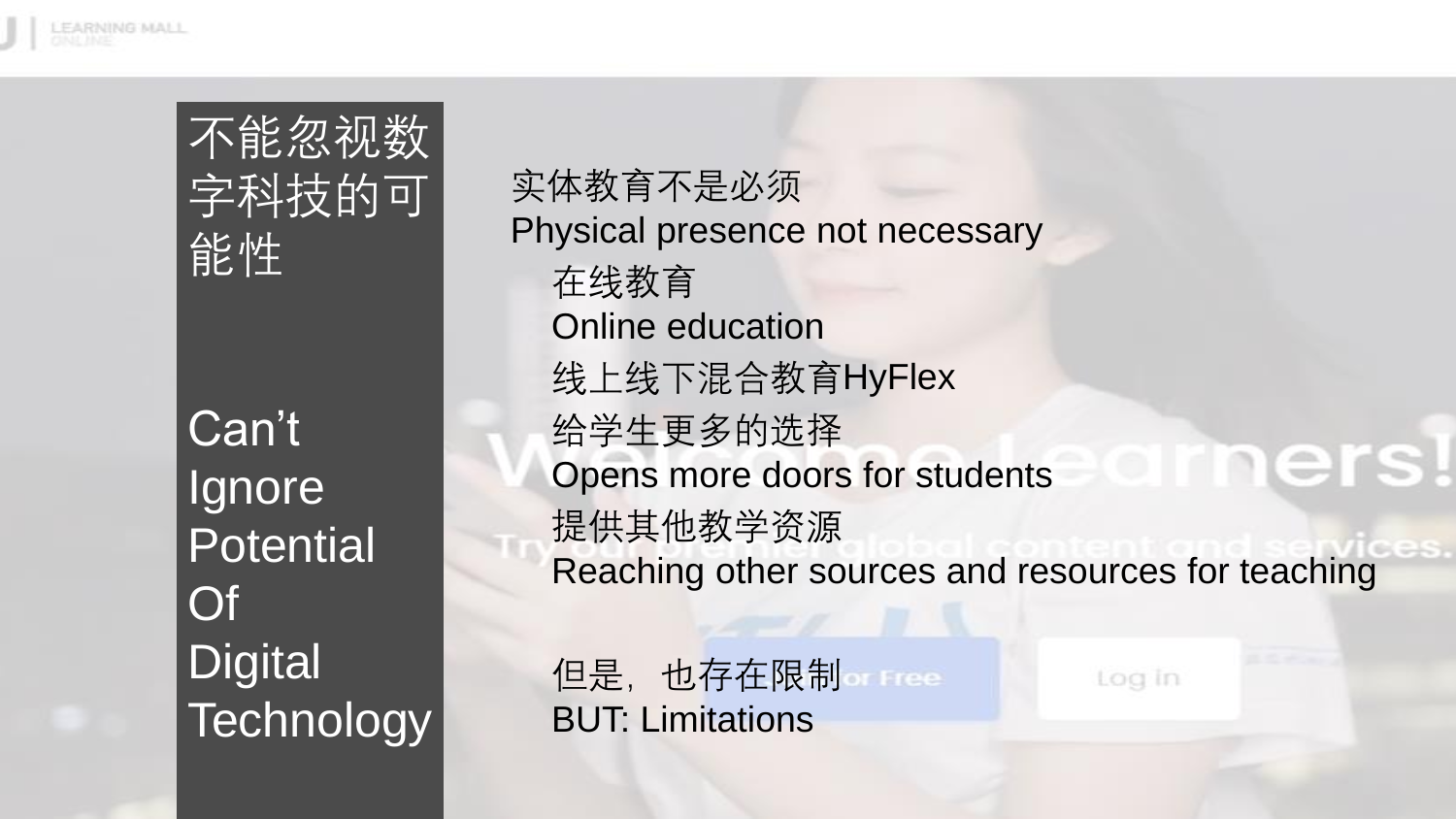# **质量保证与平等 Quality Assurance And Equality**

Q

疫情突显了学生在线学习的弊端,在线学习的学生没有公平的学习环境和资源 C-19 highlights disadvantages fo students studying online. No level playing field.

# EG:

例如

- 无法使用校内设施, 例如图书馆 No access to onsite facilities such as library
- 时差问题,导致与同学和老师交流的机会减少 Timezone issues, resulting in less accessibility to peers and lecturers
- 技术问题 Technological issues

**问题是什么?**

**Whats the Problem?**

那么,学生的考试方式为何依旧,就仿佛这些弊端不存在一样 So why assess students the same as if these disadvantages did not exist?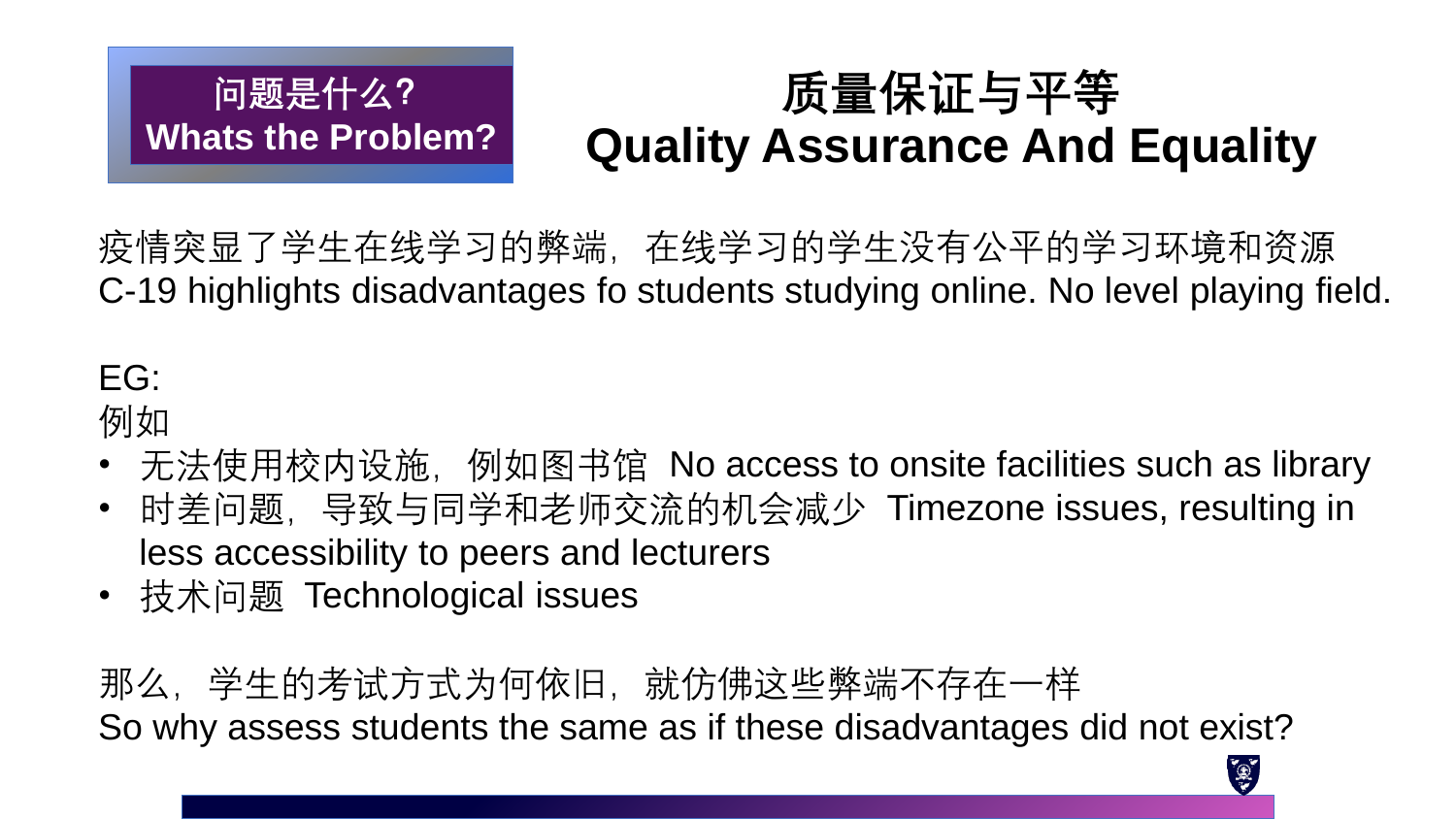#### **英国高等教育质量保障局对疫情下质量保障的建议 QAA Covid-19 QA Advice**

应该对用于保障质量和标准的高校政策和程序进行审查,以确保能够足够灵活应对来年甚至将来的情况变化 *Institutional policies and procedures that assure quality and standards will need to be reviewed to ensure that they are sufficiently flexible to accommodate changes in circumstances that will occur over the next year, and possibly beyond.*

2020年以前, 专业和课程的改动经常要经过一些列层级审批以减少风险, 确保决策一致, 并降低改动对质量和 标准可能造成的负面影响

*Pre-2020, most changes made to a programme or module/unit of study would typically go through multiple levels of approval to reduce risk as much as possible, ensuring consistency in decision making and significantly reducing the risk that any change made would negatively impact on quality and standards.*

现在,高校可能需要在初步决策过程中接受更大的风险,专注于识别和减缓这些风险,建议如下 *Providers may now need to accept a greater degree of risk in their initial decision making and focus on identifying and mitigating that risk over time. Advice includes:*

- 专注于学习成果 Focus on learning outcomes
- 重新考虑考试方式——灵活、概要考试、专注数量而非质量 Rethink assessment approaches – be flexible, use synoptic assessments, quantity not quality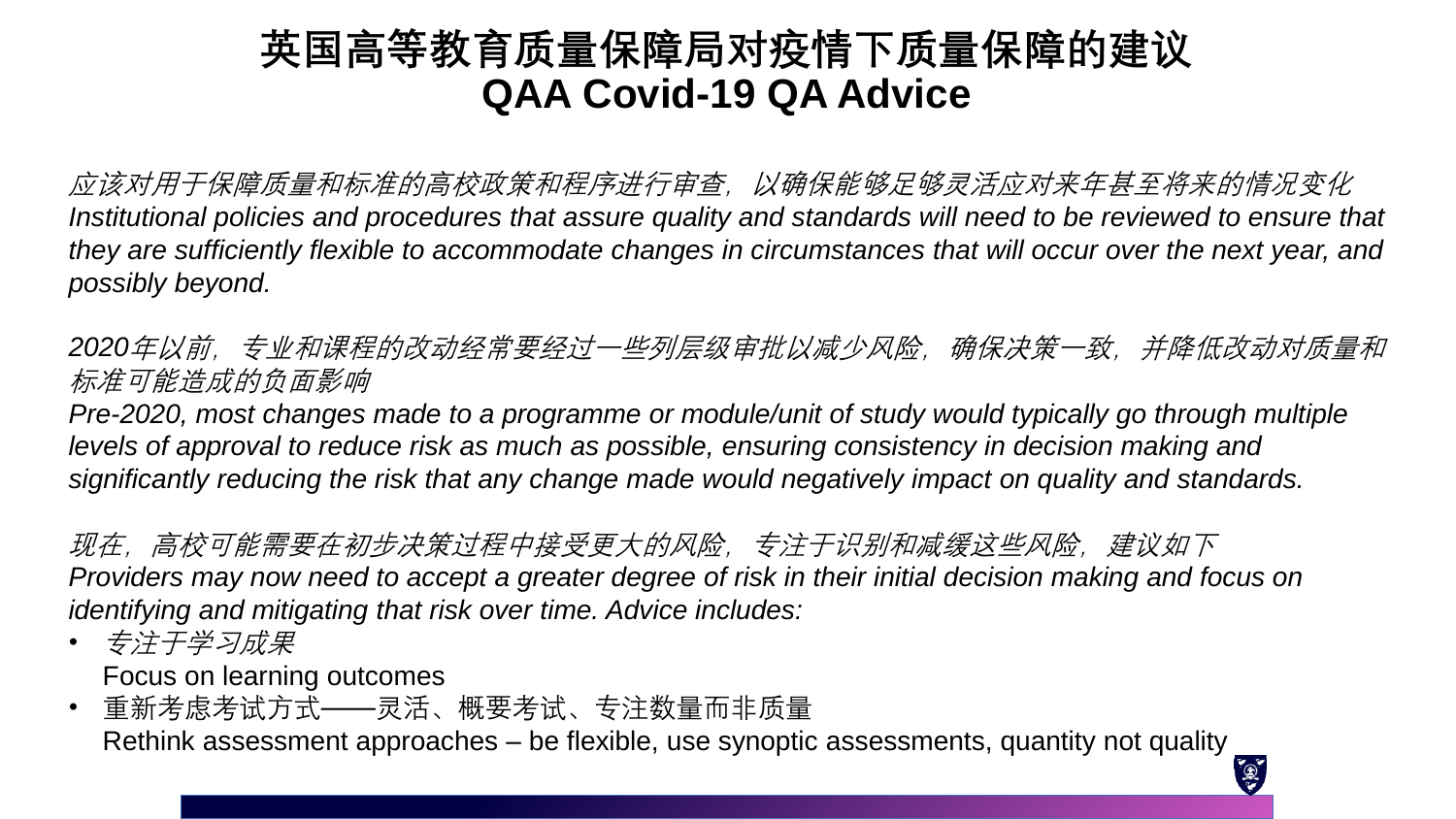## **质量保障难题的解决方案 A Solution To The QA Quandary???**

- 请记住,需要考虑的是课程与专业的学习成果,而不是相同的考试体验 Remembering that it is module and programme learning outcomes that need to be met, not necessarily the same assessment experience.
- 为在线学习学生开发差异化考试形式 Developing differentiated assessment formats for students learning online.

**差异化考试要考虑不同类型的考试策略,可以让学生展示其不同的学习需求、兴趣和能力理解的各种考试 方式**

*Differentiated assessment involves teachers considering different types of assessment strategies and ways students can demonstrate their understanding to cater for different learning needs, interests and abilities.* 

**差异化考试可以提升学生的学习,因为学生可以根据当前的理解来探索、构建和整合新知识、新理解与新 技能**

*Differentiated assessment can lead to enhanced student learning as they use their current understanding to discover, construct and incorporate new knowledge, understanding and skills*